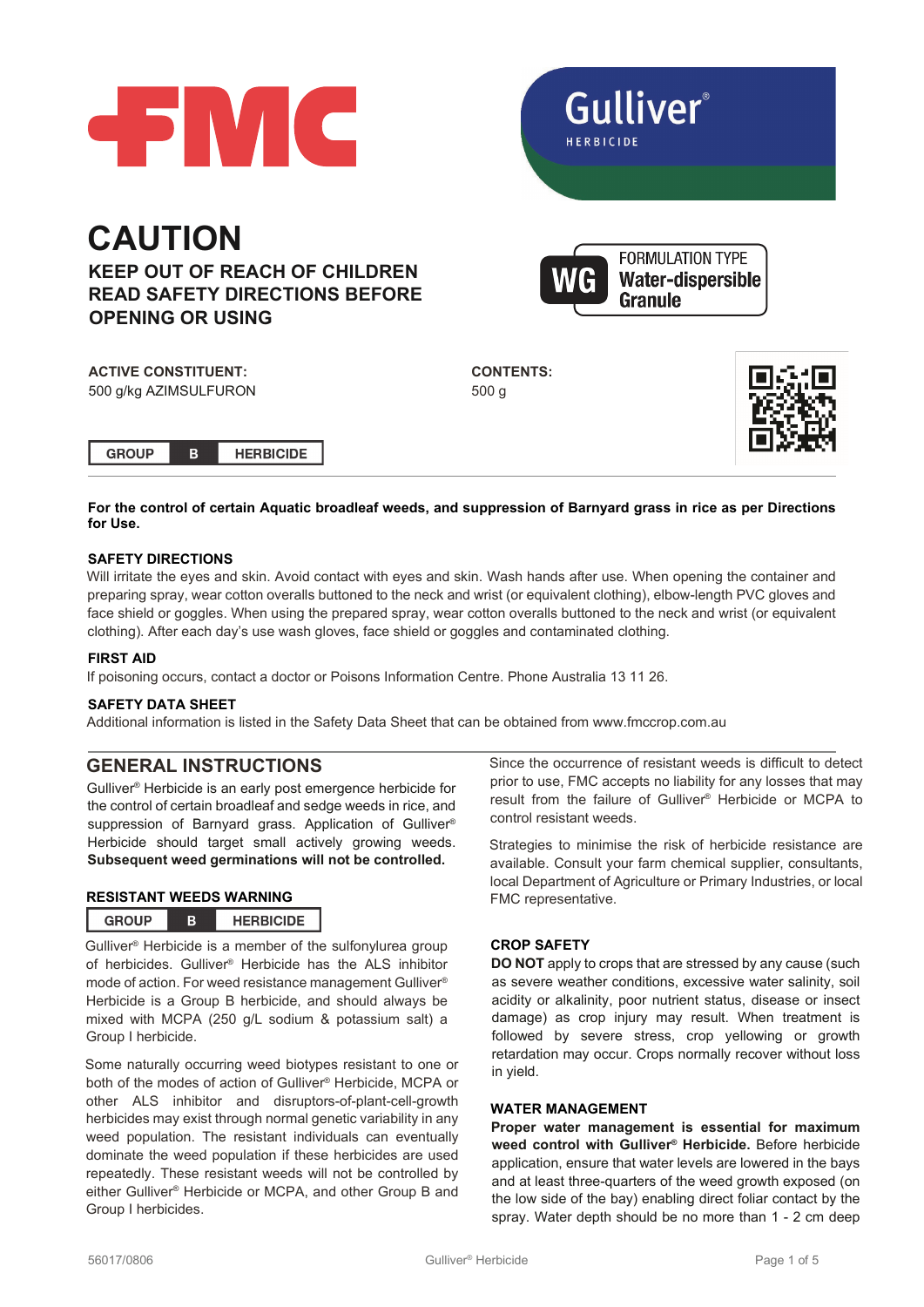(on the low side of the bay), or at least the soil should be kept saturated. **DO NOT** allow the soil to dry out. Weeds covered by water may not be controlled. For ground application, the presence of water can result in a "wash" from the vehicle that will reduce efficacy.

Commence raising water levels 12 - 24 hours following spraying. Reach permanent water levels within 2 days. If this can't be achieved or further germinations of Barnyard grass are expected, apply Molinate\* treatment. **Water from treated paddys must be kept in the rice paddy after application.**

**DO NOT** drain water from Gulliver® Herbicide treated paddys into regional drains, or local waterways or systems for 28 days, or for the period set by the local irrigation Authority and/or State governmental Agency, whichever is the greater.

#### **SPRAY PREPARATION**

Gulliver® Herbicide is a dry flowable formulation to be mixed with water and applied as a foliar spray. Partially fill the tank with water. Measure the amount of Gulliver® Herbicide required for the area to be sprayed. Add the correct amount of Gulliver® Herbicide to the spray tank with the agitation system engaged. Top up to the correct volume of water.

THE MATERIAL MUST BE KEPT IN SUSPENSION AT ALL TIMES BY CONTINUOUS AGITATION.

Gulliver® Herbicide must be in suspension before adding MCPA 250 or other companion herbicides or non-ionic surfactant.

## **SURFACTANT/WETTING AGENT**

**Always** add a non-ionic surfactant (1000 gai/L) at 100 mL/100 L of final spray volume (0.1% volume/volume).

### **COMPATIBILITY**

Gulliver® Herbicide is compatible with the herbicide, Londax®.

#### **APPLICATION INSTRUCTIONS**

Avoid spraying in still conditions and in winds likely to cause drift onto adjacent sensitive crops. Turn off application equipment whilst passing over irrigation channels, creeks and dams.

**DO NOT** apply when a temperature inversion is likely to occur.

**Ground Spraying:** Use a boom properly calibrated to a constant speed and rate of delivery to ensure thorough coverage and a uniform spray pattern. Avoid overlapping and shut off spray booms while starting, turning, slowing or stopping as injury to crop may result. Apply a minimum of 120 L water /ha.

**Aerial Spraying:** Apply in a minimum of 40 L water /ha using a medium spray quality (VMD droplet size of 250 - 350 um). Use of Micronaire\* equipment is not recommended due to greater drift potential.

#### **SPRAYER CLEANUP**

To avoid subsequent injury to crops immediately after spraying thoroughly remove all traces of Gulliver® Herbicide from mixing and spray equipment as follows:

- 1. Immediately after spraying, drain tank completely. Any contamination on the outside of the spraying equipment should be removed by washing with clean water.
- 2. Rinse inside of tank with clean water and flush through filters, boom and hoses using at least one-tenth of the spray tank volume. Drain tank completely.
- 3. Half fill tank with clean water adding 1 L of household ammonia (contains 3% ammonia) for each 100 litres of tank volume. Agitate, and then flush the filters, boom and hoses with the cleansing solution. Top up with water making sure the tank is completely full and allow to stand for 15 minutes with agitation engaged. Again flush the filters, boom and hoses and drain tank completely.
- 4. Filters, nozzles and screens should be removed and cleaned separately with ammonia solution at the same concentration as used for the sprayer.
- 5. Rinse the tank with clean water and flush through the filters, boom and hoses using at least one-tenth of the spray tank volume. Drain tank completely.
- 6. **DO NOT** spray the tank rinsate onto sensitive crops or land intended for cropping with sensitive crops.

**NOTE:** If not possible to drain the tank completely, step 3 must be repeated before going on to step 4.

#### **PRECAUTION**

**DO NOT** use human flaggers/markers unless they are protected by engineering controls such as enclosed cabs.

## **PROTECTION OF CROP, NATIVE AND OTHER NONTARGET PLANTS**

Injury to or loss of desirable trees or vegetation may result from failure to observe the following.

**DO NOT** apply under weather conditions, or from spraying equipment, that may cause spray to drift onto nearby susceptible plants / crops, cropping lands, pastures or nontarget plants.

**DO NOT** apply unless there is a downwind buffer distance (200 m by air, or 20 m by ground) between the treated area and sensitive crops, native and other non-target vegetation. As Gulliver® Herbicide is applied in combination with MCPA, avoid spray drift onto susceptible crops such as cotton, tobacco, tomatoes, vegetables, vines, lucerne, legume crops/pastures, oil seed crops, lupins, fruit trees, ornamentals and trees (such as Kurrajong and Belah).

**DO NOT** apply irrigation tail waters to crops other than rice.

**DO NOT** apply or drain or flush equipment on or near desirable trees or other plants or on areas where their roots may extend or in locations where the chemical may be washed or moved into contact with their roots.

**DO NOT** sow Gulliver® Herbicide treated paddies to any other crop for seven (7) months following Gulliver® Herbicide application, as crop injury may result.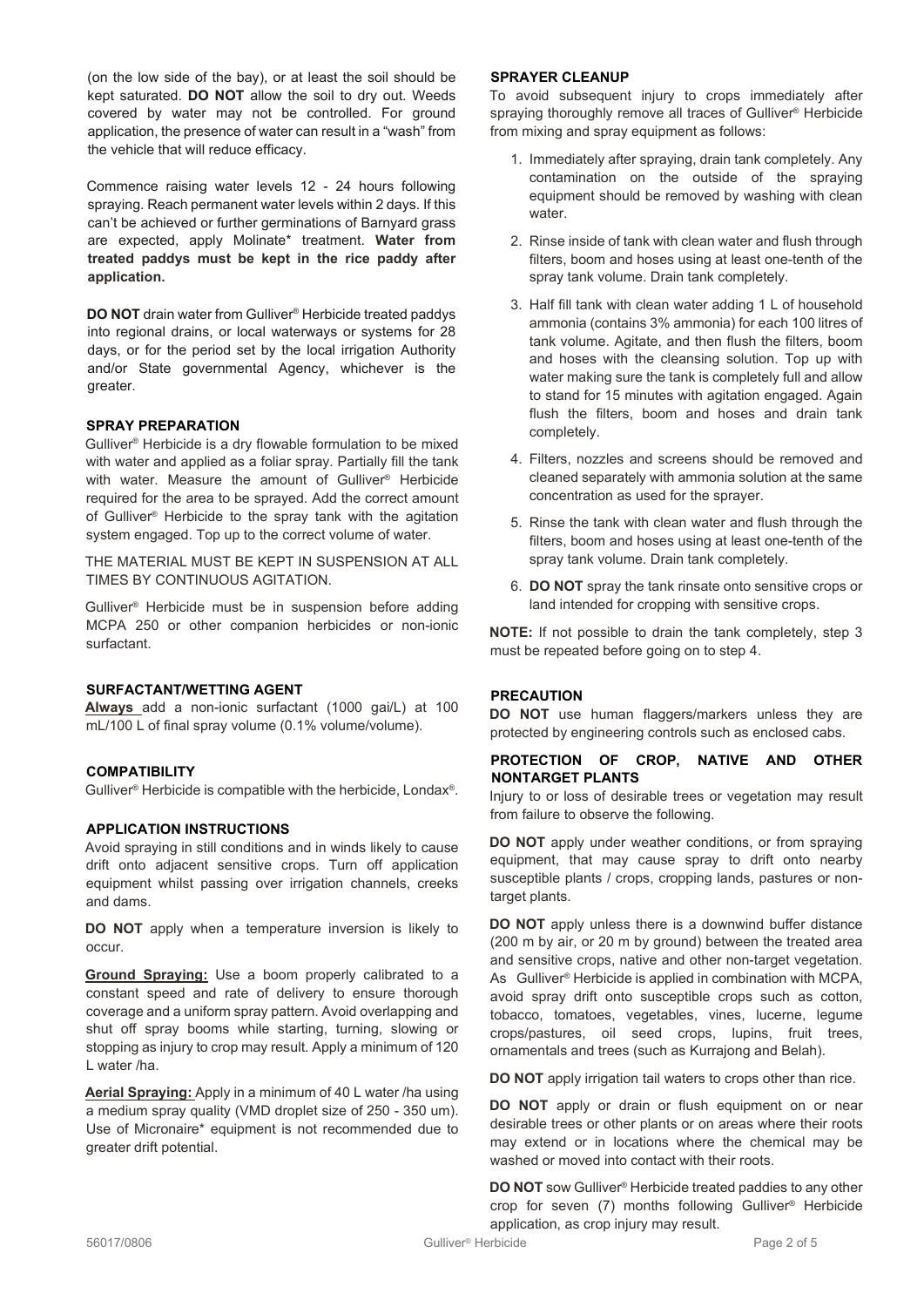### **PROTECTION OF WILDLIFE, FISH, CRUSTACEANS AND ENVIRONMENT**

**HIGHLY TOXIC TO ALGAE AND AQUATIC PLANTS. DO NOT** apply unless there is a 50 m downwind buffer distance between the treated area and nearby ponds, streams, lakes, rivers or waterways.

**DO NOT** contaminate any off-target body of water (e.g. ponds, streams, lakes, rivers or waterways) by spraying, spray drift, cleaning of equipment or disposal of waste (including used containers).

**DO NOT** drain rice field water into regional drains for 28 days, or for the period set by the local irrigation Authority and/or State governmental Agency, whichever is the greater.

## **STORAGE AND DISPOSAL**

Store in the closed, original container in a dry, well-ventilated area, as cool as possible out of direct sunlight. Store in a locked room or place away from children, animals, food, foodstuffs, seed and fertilisers.

Triple or preferably pressure rinse containers before disposal. Add rinsings to spray tank. **DO NOT** dispose of undiluted chemical on site. If recycling, replace cap and return clean containers to recycler or designated collection point. If not recycling break, crush or puncture and bury empty containers in a local authority landfill. If no landfill is available, bury the containers below 500 mm in a disposal pit specifically marked and set up for this purpose clear of waterways, desirable vegetation and tree roots. Empty containers and product should **NOT** be burnt.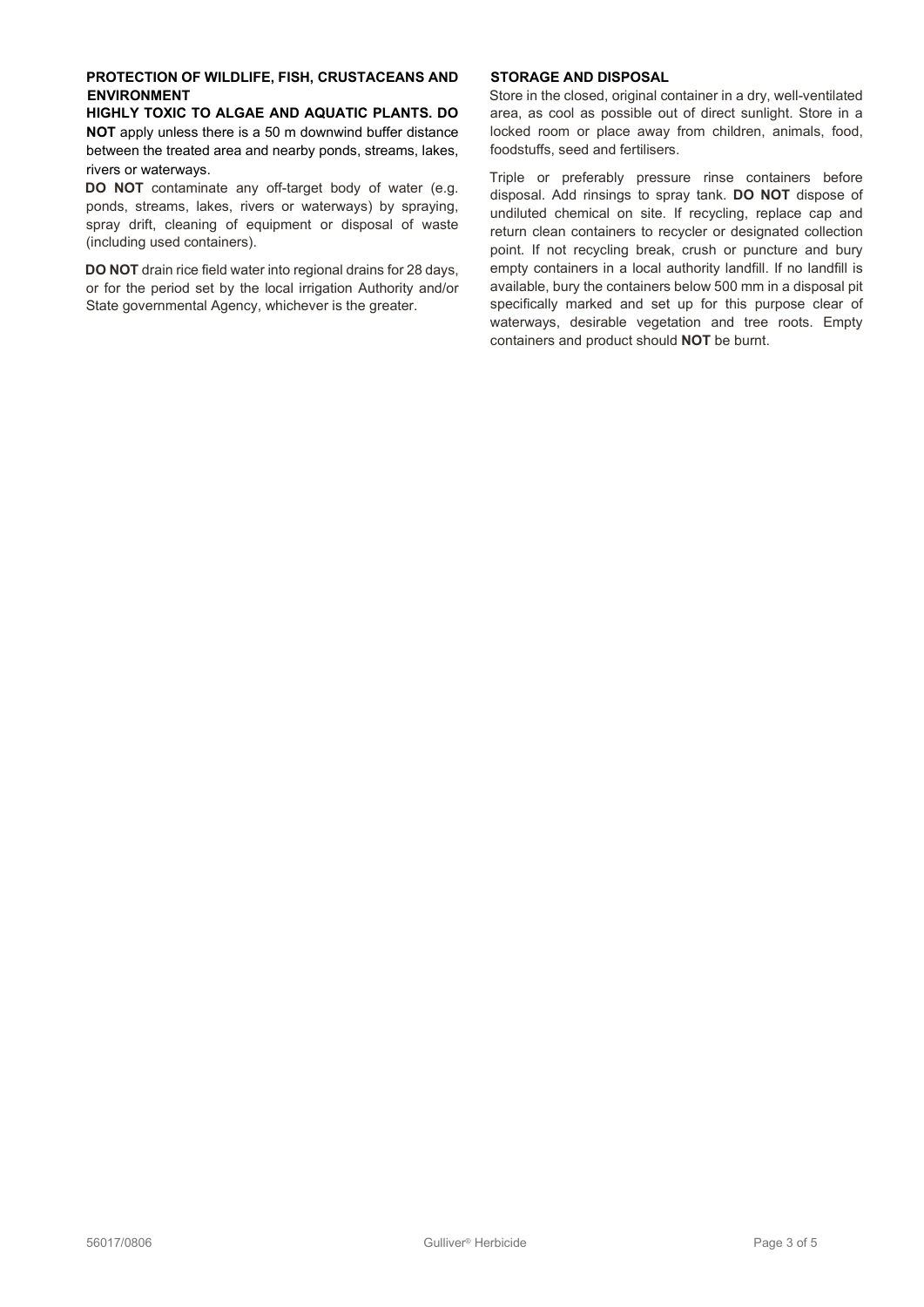# **DIRECTIONS FOR USE**

**RESTRAINTS**

NSW and Vic Only.

**DO NOT** apply to crops under stress (Refer to Crop Safety Section for details).

**DO NOT** apply if rain is likely within 6 hours.

**DO NOT** use on drill sown rice (combine seeding or sod seeding).

**DO NOT** apply directly into floodwater, as in the SCWIIRT (Soluble Chemical in Water Injection Into Rice Technique) or the aerial Bickley boom techniques. Apply only as a foliar spray.

**DO NOT** store Gulliver<sup>®</sup> Herbicide suspensions for more than 2 days.

**DO NOT** store tank mixes of Gulliver<sup>®</sup> Herbicide.

| <b>CROP</b>                                         | <b>WEEDS</b><br><b>CONTROLLED</b>                           | <b>WEED</b><br><b>STAGE</b> | RATE/ha                                                                                                                                                                                                        | <b>CRITICAL COMMENTS</b>                                                                                                                                                                                                                                                                                                                                                                                            |
|-----------------------------------------------------|-------------------------------------------------------------|-----------------------------|----------------------------------------------------------------------------------------------------------------------------------------------------------------------------------------------------------------|---------------------------------------------------------------------------------------------------------------------------------------------------------------------------------------------------------------------------------------------------------------------------------------------------------------------------------------------------------------------------------------------------------------------|
| Rice (4 to<br>5 leaf up to 4<br>stems or<br>shoots) | Barnyard grass                                              | 4 leaf to 4                 | 40 <sub>g</sub><br><b>PLUS</b><br>$1.6 L - 2.7 L$<br>MCPA (250 g/L<br>sodium and<br>potassium salt)<br>(such as Nufarm<br><b>MCPA 250</b><br>Selective<br>Herbicide)<br><b>PLUS</b><br>non-jonic<br>surfactant | For population and resistance management, always<br>apply an alternate mode of action grass herbicide as<br>a pre or at sowing treatment.                                                                                                                                                                                                                                                                           |
|                                                     | (Echinochloa spp.) -<br>suppression only                    | stems or<br>shoots          |                                                                                                                                                                                                                |                                                                                                                                                                                                                                                                                                                                                                                                                     |
|                                                     |                                                             |                             |                                                                                                                                                                                                                |                                                                                                                                                                                                                                                                                                                                                                                                                     |
|                                                     | Alisma (seedlings)                                          | 4 to 6 leaves               |                                                                                                                                                                                                                | Always mix with MCPA (250 g/L sodium and                                                                                                                                                                                                                                                                                                                                                                            |
|                                                     | (Alisma lanceolata)                                         |                             |                                                                                                                                                                                                                | potassium salt) and add a non-ionic surfactant (see<br>USE.<br>OF<br>SURFACTANT/WETTING<br><b>AGENT</b><br>section).<br>For rice, use 1.6 L MCPA 250 at 4 to 5 leaf stage,<br>and 2.7 L MCPA 250 at 1 to 3 tillers. If resistance to<br>Group B herbicides is suspected use 2.7 L MCPA<br>250 on tillered rice.<br>Foliar apply to crop and weeds where water has<br>been lowered to expose the weed foliage to the |
|                                                     | Arrowhead (Sagittaria<br>montevidensis)                     | 4 to 8 leaves               |                                                                                                                                                                                                                |                                                                                                                                                                                                                                                                                                                                                                                                                     |
|                                                     | Dirty Dora (Cyperus<br>difformis)                           | 3 to 6 leaves               |                                                                                                                                                                                                                |                                                                                                                                                                                                                                                                                                                                                                                                                     |
|                                                     | Spikerush (Eleocharis<br>acuta)                             |                             |                                                                                                                                                                                                                |                                                                                                                                                                                                                                                                                                                                                                                                                     |
|                                                     | <b>Starfruit</b><br>(Damasonium minus)                      | 4 leaf to<br>bolting        |                                                                                                                                                                                                                | spray. Important see WATER MANAGEMENT<br>section for managing water levels before and after<br>treatment.                                                                                                                                                                                                                                                                                                           |
|                                                     | Water plantain<br>(seedlings) (Alisma<br>plantago-aquatica) | 4 to 6 leaves               |                                                                                                                                                                                                                | Observe local laws and regulations relating to water<br>management in rice growing areas.                                                                                                                                                                                                                                                                                                                           |

## **NOT TO BE USED FOR ANY PURPOSE, OR IN MANNER CONTRARY TO THIS LABEL UNLESS AUTHORISED UNDER APPROPRIATE LEGISLATION.**

## **WITHHOLDING PERIODS**

RICE HARVEST: NOT REQUIRED WHEN USED AS DIRECTED.

GRAZING / STOCKFEED: **DO NOT** GRAZE OR USE FOR STOCK FEED FOR 2 WEEKS AFTER APPLICATION.